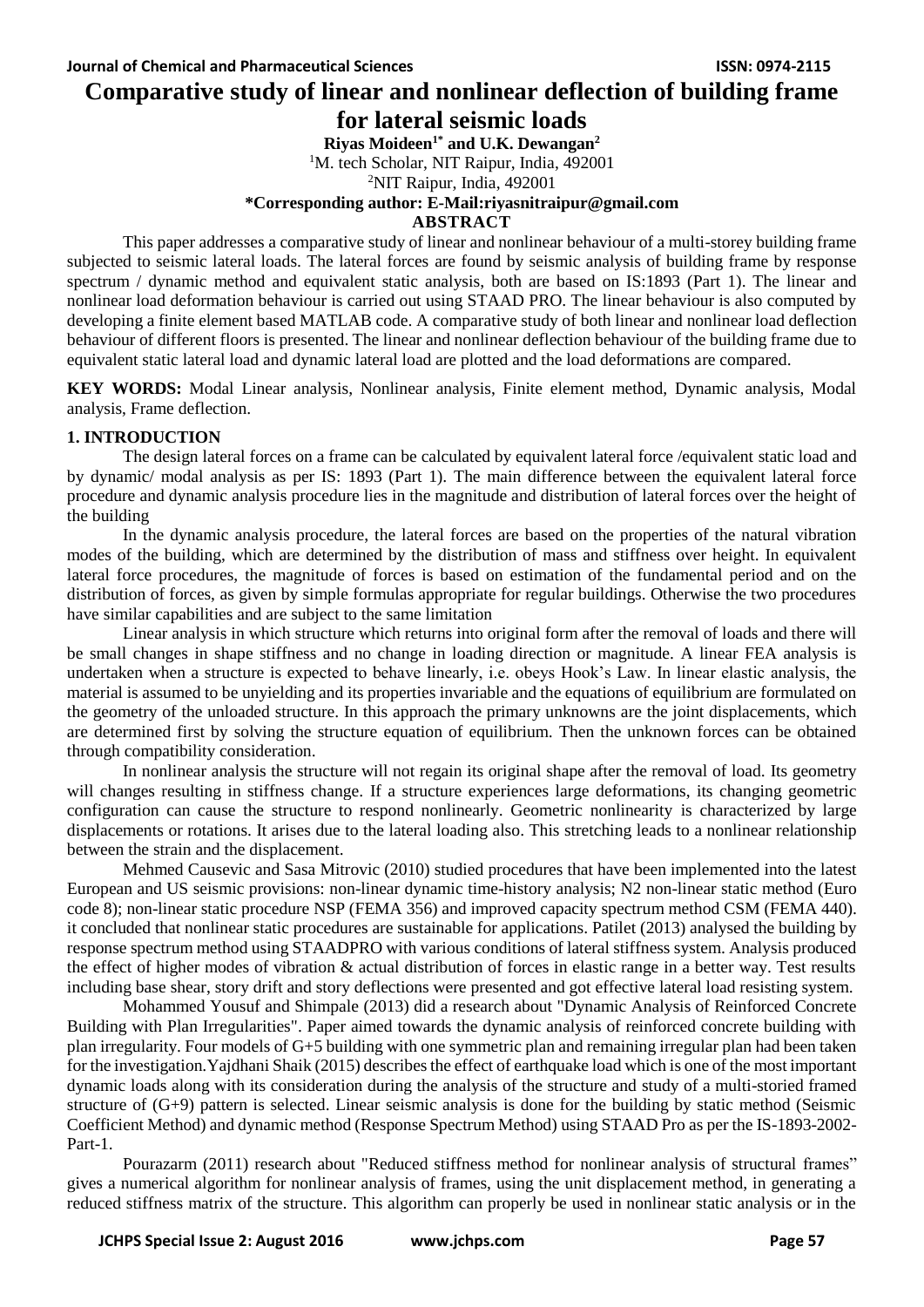#### **Journal of Chemical and Pharmaceutical Sciences ISSN: 0974-2115**

incremental response spectral method. Remseth (1979) explains the methods of nonlinear static and dynamic analysis of structures, particularly for application to geometrically nonlinear space frames. The displacement formulation of FEM is adopted and large displacements are accounted for by using a material description of motion from a mixed reference frame, assuming small strains and moderately large rotations.

Kashinath N. Borse and Shailendrakumar Dubey (2013) addressed to the review of advances, techniques and theoretical background of the non-linear analysis of steel beam. The formulation of beam element in bending has constituted the most exiting area in the development of the solution techniques. The behaviour of flexure members in linear analysis and nonlinear analysis are compared. Shi and Atluri (1989) deals with the effect of nonlinearly flexible hysteretic joints on the static and dynamic response of space frames. it is shows that a complementary energy approach based on a weak form of the compatibility condition as a whole of a frame member, and of the joint equilibrium conditions for the frame, is best suited for the analysis of flexibly jointed frames.

Comparative study of linear and nonlinear load-deflection behaviour of a multi-storey  $(G+3)$  building frame subjected to lateral loads only is discussed in below section. The lateral forces are found by seismic analysis of building frame by response spectrum method and equivalent static analysis based on IS 1893(Part 1). The nonlinear load deformation behaviour is carried out using STAAD PRO software and linear behaviour is using MATLAB and STAAD PRO. A finite element based code is also used for finding deformation of building frame. Comparative study of load deformation behaviour due to equivalent static and dynamic method lateral loads were also covered for different floors and deflection of different floor wise also discussed.

# **2. METHODOLOGY**

**Problem statement:** Four-storey reinforced concrete office building shown in Fig.1. The building is located in Shillong (seismic zone V). The soil conditions are medium stiff and the entire building is supported on a raft foundation. The reinforced concrete frames are in filled with brick-masonry. The lumped weight due to dead loads is 12 kN/m2 on floors and 10 kN/m2 on the roof. The floors are to cater for a live load of 4 kN/m2 on floors and 1.5 kN/m2 on the roof. The column and beam size is assumed as 0.4 m X 0.4m by Jain (1995)



**Figure.1.Building configuration**

This building where analysed by both equivalent lateral force procedure and dynamic analysis procedure for getting lateral loads at each storey. After getting the lateral forces for each cases load deformation behaviour for linear and nonlinear analysis is carried out by using STAAD PRO and MATLAB. For nonlinear analysis deformation, load step is taken as four thousand which means it divide the total loads into four thousand increments and number of iteration is taken as 100, which is enough for getting accurate answer.In nonlinear analysis at each load increment case the tangent stiffness matrix is updating.

# **3. RESULTS & DISCUSSIONS**

Analysis is done using STAAD PRO and MATLAB for both linear and nonlinear cases. In analysis part we consider only the lateral forces that is obtained from theequivalent static and dynamic seismic analysis based on IS 1893(PART 1). The lateral forces on building frame obtainedbyseismic equivalentstatic and dynamic analysis are given inFig.2 and Fig.3respectively (here we are considering the lateral forces in Y direction only). Even though the base shear by the static and dynamic analyses are comparable but there is a considerable difference in the lateral load distribution with building height.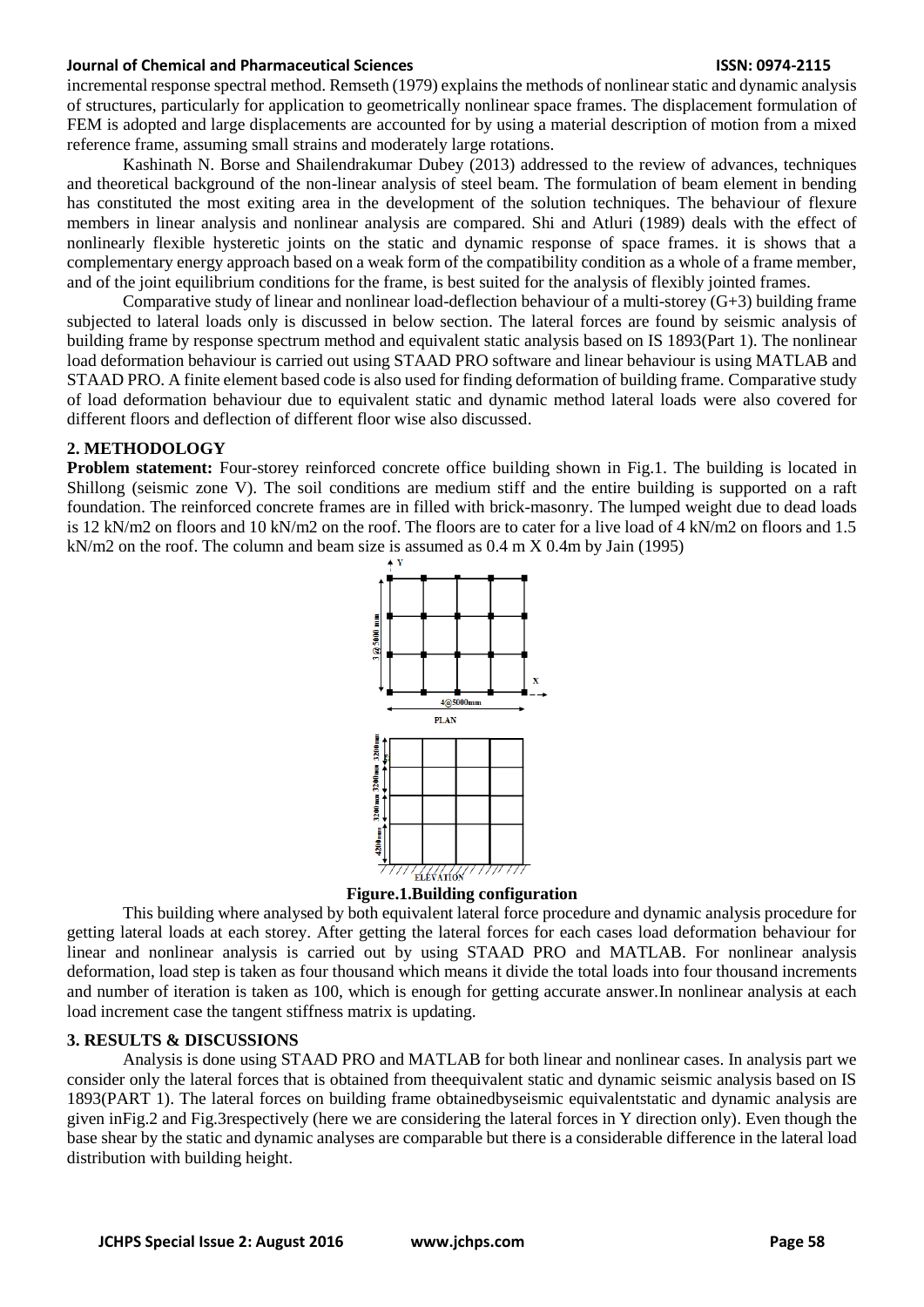### **Journal of Chemical and Pharmaceutical Sciences ISSN: 0974-2115**



**Figure.2. Lateral forceson building frame by equivalent static method**



# **Figure.3. lateral force on building frame by response spectrum method**

Table 1 and Table 2, Table 3 and Table 4 shows the linear and nonlinear deflection of fourth and third storey of building frame due to lateral loads only. In case of fourth storey up to thirty percentage of total load, the loaddeformation is varying almost linear for equivalent static lateral load caseand response spectrum method lateral load case. Both linear and nonlinear, load-deflection curves forequivalent static and dynamic seismic lateral loads for first storey, second storey, third storey and fourth storey is shown in Fig.4, Fig.5, Fig.6, and Fig.7 respectively. It is clear that the deflection of frame due to static lateral loads gives more in all cases.

#### **Table.1 Linear and Nonlinear Deflection of Fourth Floor Due To Seismic Lateral Load by Equivalent Static Procedure**

| Load    | Displacement for equivalent static lateral force(mm) |                             |                                |  |
|---------|------------------------------------------------------|-----------------------------|--------------------------------|--|
| percent | Linear fem analysis using                            | Linear analysis using staad | Nonlinear analysis using staad |  |
|         | matlab                                               | pro                         | pro                            |  |
|         | 2.21                                                 | 2.27                        | 2.27                           |  |
| 2       | 4.43                                                 | 4.64                        | 4.53                           |  |
| 5       | 11.06                                                | 11.33                       | 11.32                          |  |
| 10      | 22.12                                                | 22.65                       | 22.56                          |  |
| 20      | 44.25                                                | 45.31                       | 44.57                          |  |
| 30      | 66.37                                                | 67.96                       | 65.49                          |  |
| 50      | 110.62                                               | 113.27                      | 102.00                         |  |
| 80      | 177.00                                               | 181.25                      | 136.81                         |  |
| 100     | 221.24                                               | 226.54                      | 142.68                         |  |

**Table.2 Linear and Nonlinear Deflection of Fourth Floor Due To Seismic Lateral Load by Dynamic Procedure**

| Load    | Displacement for dynamic lateral force(mm) |                             |                                |  |
|---------|--------------------------------------------|-----------------------------|--------------------------------|--|
| percent | Linear fem analysis using                  | Linear analysis using staad | Nonlinear analysis using staad |  |
|         | matlab                                     | pro                         | pro                            |  |
|         | 1.77                                       | 1.81                        | 1.81                           |  |
| ◠       | 3.53                                       | 3.62                        | 3.62                           |  |
| 5       | 8.83                                       | 9.04                        | 9.03                           |  |
| 10      | 17.67                                      | 18.09                       | 18.01                          |  |
| 20      | 35.34                                      | 38.18                       | 35.55                          |  |
| 30      | 52.90                                      | 54.15                       | 52.15                          |  |
| 50      | 88.35                                      | 90.44                       | 80.75                          |  |
| 80      | 141.31                                     | 144.67                      | 106.14                         |  |
| 100     | 176.69                                     | 180.88                      | 107.56                         |  |

**Table.3 Linear and Nonlinear Deflection of Third Floor Due To Seismic Lateral Load By Equivalent Static Procedure**

| Load | Displacement for equivalent static lateral force(mm) |        |                                                                                                    |  |
|------|------------------------------------------------------|--------|----------------------------------------------------------------------------------------------------|--|
|      |                                                      |        | Linear fem analysis using matlab Linear analysis using staad proNonlinear analysis using staad pro |  |
|      | 1.91                                                 | 1.96   | 1.96                                                                                               |  |
| ◠    | 3.83                                                 | 4.02   | 3.92                                                                                               |  |
|      | 9.57                                                 | 9.79   | 9.79                                                                                               |  |
| 10   | 19.13                                                | 19.59  | 19.53                                                                                              |  |
| 20   | 38.27                                                | 39.17  | 38.69                                                                                              |  |
| 30   | 57.40                                                | 58.76  | 57.15                                                                                              |  |
| 50   | 95.67                                                | 97.83  | 90.63                                                                                              |  |
| 80   | 153.10                                               | 156.70 | 128.34                                                                                             |  |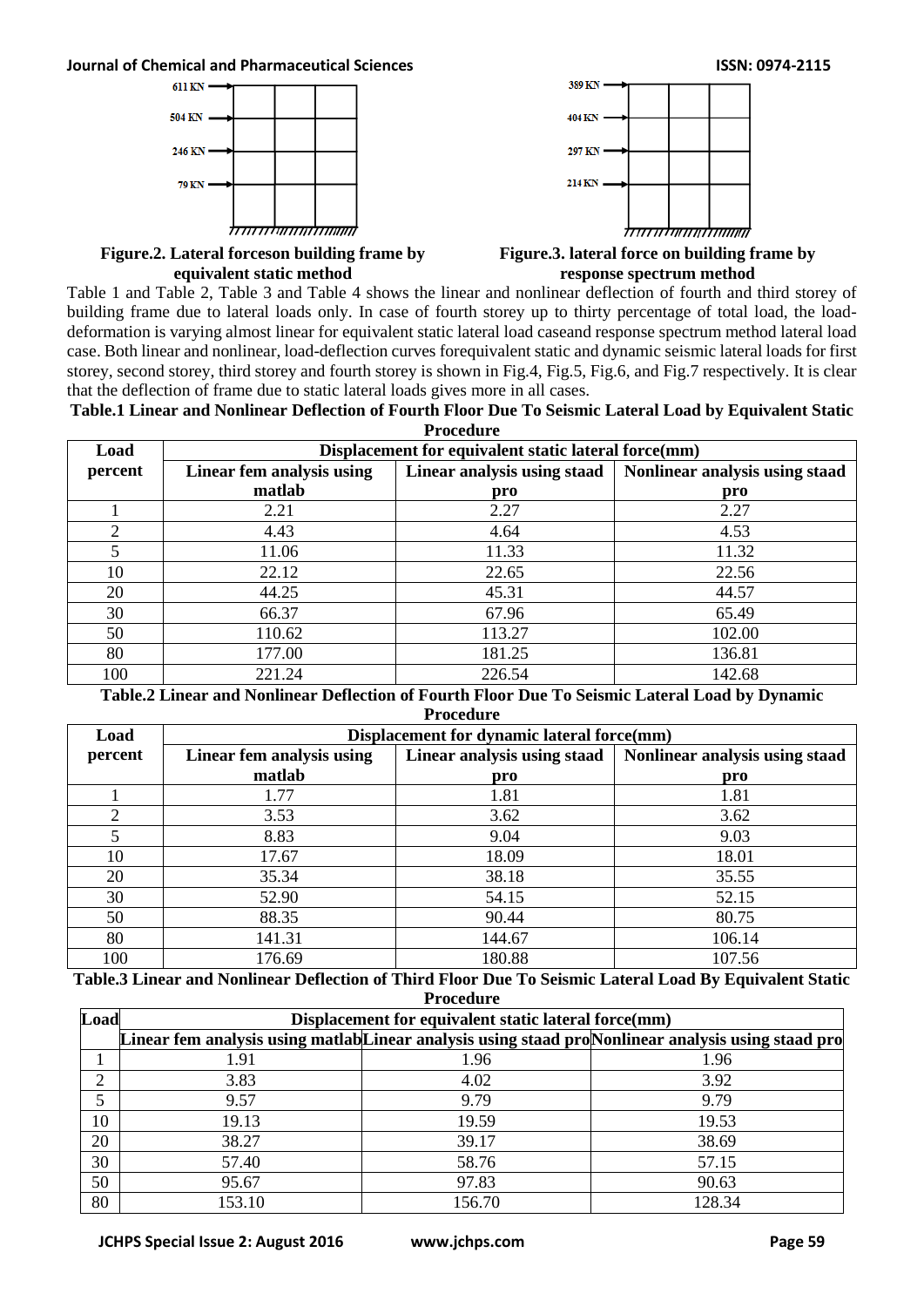| Journal of Chemical and Pharmaceutical Sciences |     |       | ISSN: 0974-2115 |        |
|-------------------------------------------------|-----|-------|-----------------|--------|
|                                                 | 100 | ,,,,, | 95.86           | $14^2$ |

#### **Table.4 Linear and Nonlinear Deflection of Third Floor Due To Seismic Lateral Load By Dynamic Procedure**

| Load | Displacement for dynamic lateral force(mm) |       |                                                                                                    |  |
|------|--------------------------------------------|-------|----------------------------------------------------------------------------------------------------|--|
|      |                                            |       | Linear fem analysis using matlab Linear analysis using staad proNonlinear analysis using staad pro |  |
|      | 1.6                                        | 1.6   | 1.60                                                                                               |  |
| ◠    | 3.1                                        | 3.2   | 3.21                                                                                               |  |
| 5    | 7.8                                        | 8.0   | 8.00                                                                                               |  |
| 10   | 15.7                                       | 16.0  | 15.98                                                                                              |  |
| 20   | 31.3                                       | 32.1  | 31.58                                                                                              |  |
| 30   | 46.9                                       | 48.0  | 46.46                                                                                              |  |
| 50   | 78.4                                       | 80.2  | 72.61                                                                                              |  |
| 80   | 125.3                                      | 128.3 | 98.34                                                                                              |  |
| 100  | 156.7                                      | 160.4 | 103.75                                                                                             |  |

### **Table.5 Linear Equivalent Static And Dynmic Lateral Load Deflection Of First And Second Storey**

| <b>LoadFirst floor deflectionSecond floor deflection</b> |               |                |               |                |
|----------------------------------------------------------|---------------|----------------|---------------|----------------|
|                                                          | <b>Static</b> | <b>Dynamic</b> | <b>Static</b> | <b>Dynamic</b> |
| 1                                                        | 0.80          | 0.71           | 1.44          | 1.23           |
| 2                                                        | 1.63          | 1.41           | 2.96          | 2.46           |
| 5                                                        | 3.99          | 3.53           | 7.21          | 6.14           |
| 10                                                       | 7.97          | 7.07           | 14.42         | 12.27          |
| 20                                                       | 15.94         | 14.14          | 28.84         | 25.55          |
| 30                                                       | 23.91         | 21.11          | 43.25         | 36.71          |
| 50                                                       | 39.85         | 35.34          | 72.09         | 61.37          |
| 80                                                       | 63.77         | 56.53          | 115.3         | 98.17          |
| 100                                                      | 79.71         | 70.68          | 144.2         | 122.7          |

#### **Table.6 Linear Equivalentstatic and Dynmic Lateral Load Deflection of Third and Fourth Storey LoadThird floor deflectionFourth floor deflection**

|     | iloaqi mirgi moof qumuuniin odi in moof qumuunii |                |               |                |
|-----|--------------------------------------------------|----------------|---------------|----------------|
|     | <b>Static</b>                                    | <b>Dynamic</b> | <b>Static</b> | <b>Dynamic</b> |
| 1   | 1.96                                             | 1.60           | 2.27          | 1.81           |
| 2   | 4.02                                             | 3.21           | 4.64          | 3.62           |
| 5   | 9.79                                             | 8.02           | 11.33         | 9.04           |
| 10  | 19.59                                            | 16.04          | 22.65         | 18.09          |
| 20  | 39.17                                            | 32.08          | 45.31         | 38.18          |
| 30  | 58.76                                            | 48.00          | 67.96         | 54.15          |
| 50  | 97.83                                            | 80.19          | 113.27        | 90.44          |
| 80  | 156.70                                           | 128.27         | 181.25        | 144.6          |
| 100 | 195.86                                           | 160.38         | 226.54        | 180.9          |

The difference between the deflection by linear finite element based MATLAB code and linear STAAD based values are almost same. The MATLAB value is less than that of STAAD value, but the difference is negligible. The fourth storey deflection due to lateral load by equivalent static method using STAAD PRO is 226.54mm, whereas by using finite element formulated MATLAB code is 221.24mm, and in case of dynamic seismic lateral load the values are 180.88mm and 176.69mm respectively. Only a small difference exists between the value of STAAD PRO and finite element based MATLAB code.

In nonlinear analysis, at the initial load increment stages it behaves like linear only. After reaching a particular load percentage the deflection value start decreasing slowly and at final stages of load percent it decreases highly.

Linear seismicequivalent static and dynamic lateral load deflection for different storeys are presented in Table 5 and Table 6.

As the floor level increases the difference between static deflection and dynamic deflection also increases. The difference between the deflection due to equivalent static lateral load and dynamic method lateral load are 9mm,21.5mm,35.5mm,45.5mm respectively for first, second, third and fourth floor. So the difference between the deflection due to equivalent static lateral load and dynamic lateral load is increasing with increase in storey height. The difference between the deflections of consecutive floor is maximum in dynamic lateral load case. The difference

in case of first and second floor is 65mm in equivalent static lateral load case, but it is 52mm in dynamic lateral loadcase. The static method is an approximate method, so it is over estimating the value.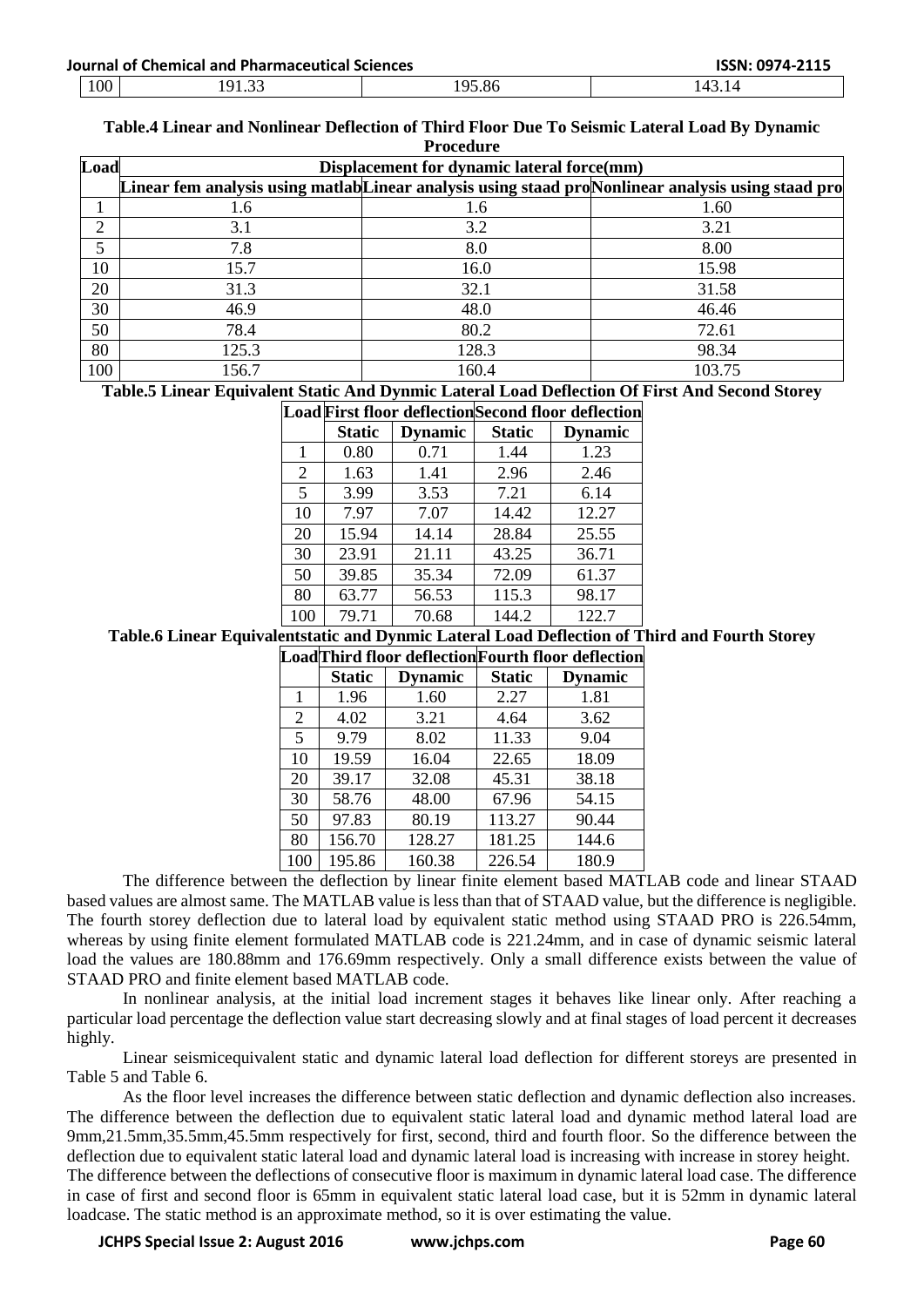





In equivalent static lateral load case for first storey, nonlinearity starts at fifty-two percentage of total load, where as in dynamic lateral seismic load case nonlinear behaviour starts at forty-four percentage of total load. In case of second storey for equivalent static lateral load case it is forty percentage of total load and for dynamic procedure lateral load it is thirty-six percentage of total load. But for third and fourth storey the nonlinear behaviour occurs at almost same load percentage.









So it is clear from all graphs that the nonlinear behaviour start first in dynamic seismic lateral load case. A similar comparison has been made for each storey by considering the load as some percentage of the total load and a plot between the load percentage of the total load and the deflection behaviour is presented in Fig 8 and Fig 9.



**Figure.8. Linear- load vs deflection for different storeys**



**Figure.9. Nonlinear- load vs deflection for different storeys**

# **4. CONCLUSIONS**

In this paper we discussed about the linear and nonlinear behaviour of a multi-storey building subjected to lateral loads only. At first we calculated the seismic lateral loads by equivalent static method and dynamic method based on IS 1893 part1. Linear and nonlinear deflection is calculated using STAAD PRO and finite element based MATLAB code.

The studies on Software and theoretical results associated with them lead to the following conclusions:

 Base shear by the static and dynamic analyses are comparable but there is a considerable difference in the lateral load distribution with building height